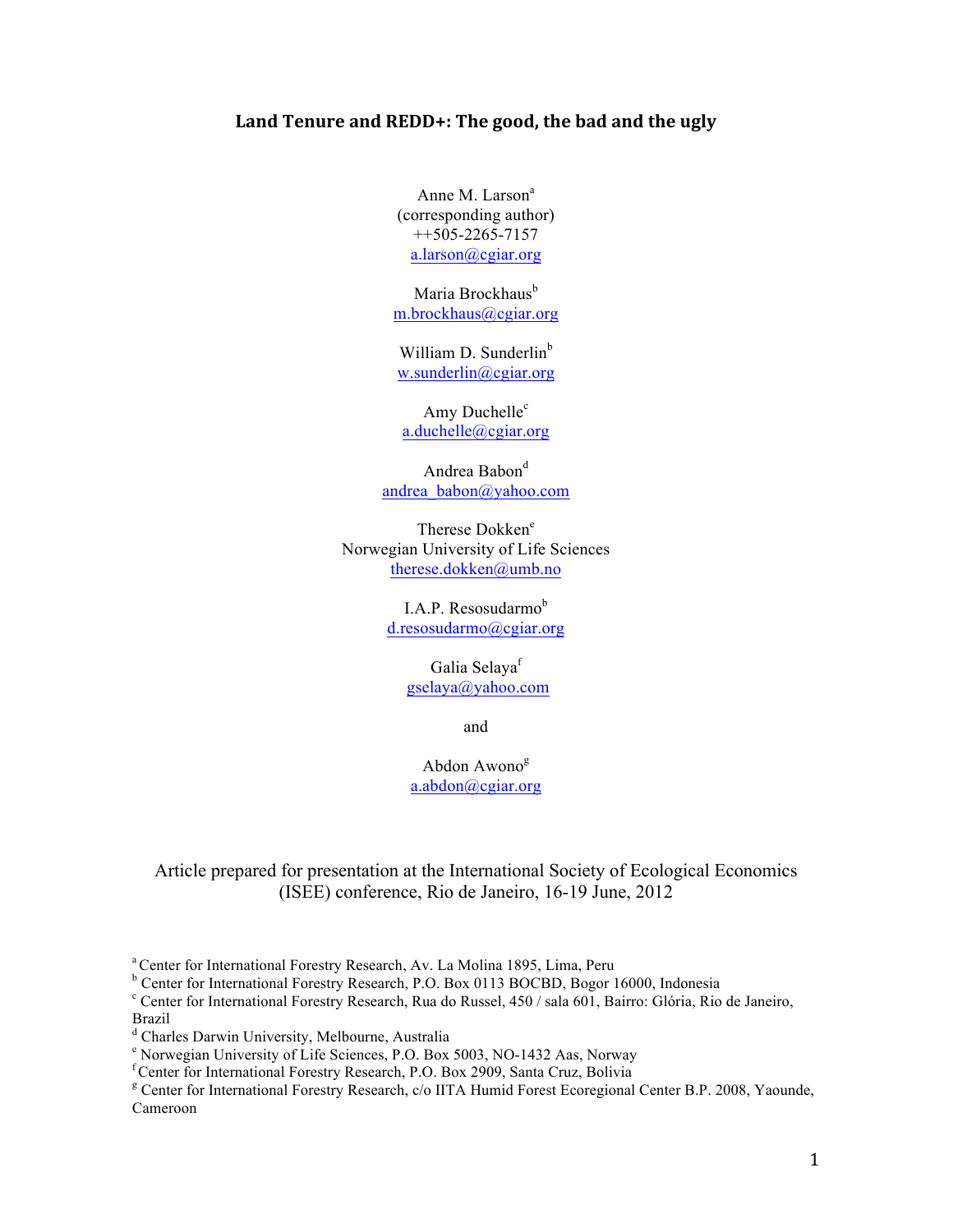## **Abstract**

A number of international donors, national governments and project proponents have begun to lay the groundwork for REDD+, but tenure insecurity – including the potential risks of land grabbing by outsiders and loss of local user rights to forests and forest land – is one of the main reasons that many indigenous and other local peoples have publicly opposed it. Under what conditions is REDD+ a threat to local rights, and under what conditions does it present an opportunity? This article explores these issues based on available data from a global comparative study on REDD+, led by the Center for International Forestry Research, which is studying national policies and processes in 12 countries and 22 REDD+ projects in 6 countries. The article analyses the extent to which tenure concerns are being addressed at both national and project level in emerging REDD+ programs. Results so far suggest that there is little reason to believe REDD+ strategies will make significant changes in the status quo. National level REDD+ discourses rarely focus on governance or tenure issues and the organizations that do have little influence. At the local level, tenure is not easy to resolve where conflict is serious, and piecemeal project interventions are insufficient in the absence of broader, national programs. At the same time, REDD+ may have put the issue of rights for indigenous and local people on the international and national agendas as never before.

**Keywords:** community forestry; forest tenure reform; indigenous peoples; tenure security; property rights; customary rights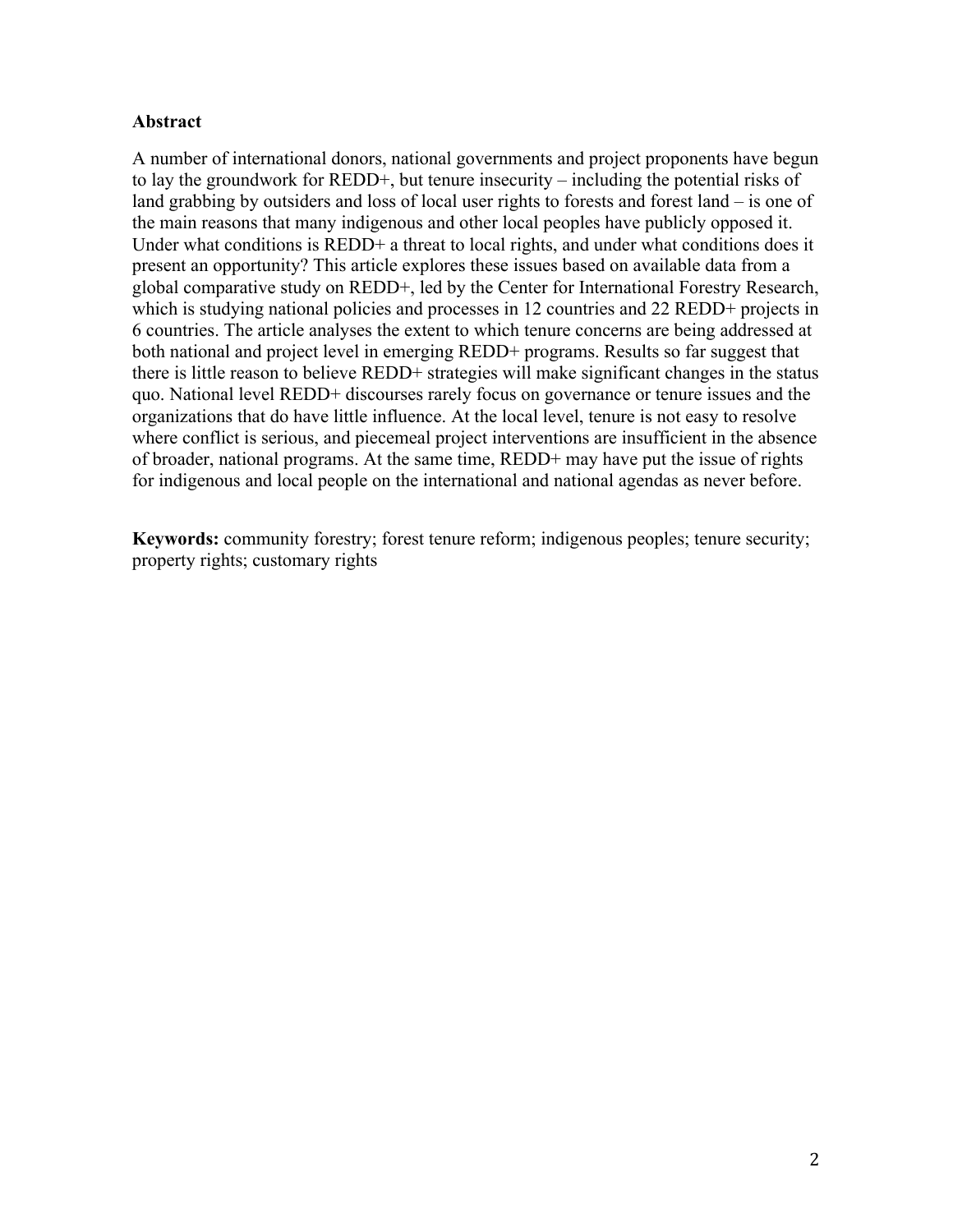# **1. Introduction**

Clear and secure land tenure rights have been identified as one of the key elements for successful conditional payment schemes promoting forest conservation, including strategies for reducing emissions from deforestation and forest degradation (REDD+). REDD is a performance-based mechanism whereby funds will be used to compensate developing countries for the reduction of forest carbon emissions as compared to a national baseline; the 'plus' refers to the inclusion of carbon stock enhancement. It is likely to involve both funds and compliance markets.

REDD+ has been met with considerable controversy. On the one hand, serious attention to the drivers of deforestation requires challenging 'business as usual' interests that lead to forest conversion. Though some of these actors have been attracted to the potential economic benefits of REDD+, it is not surprising that others would resist the change. On the other hand, grassroots actors, such as indigenous and other rural communities and their allies, have raised objections as well, particularly in relation to the potential risks of land grabbing by outsiders and loss of local user rights to forests and forest land. These groups have brought substantial international attention to their concerns under the banner 'No rights, no REDD' (for a summary, see Tauli-Corpuz et al., 2009).

Under what conditions is REDD+ a threat to local rights, and under what conditions does it present an opportunity? While some 'carbon cowboys' have convinced local leaders to sign away their forest rights (Babon, 2011), in others, project-level REDD+ proponents are working with communities to secure management rights, land titles and/or future forest income (Duchelle et al., 2011; Resosudarmo et al., 2011).

A number of international donors, national governments and project proponents have begun to lay the groundwork for REDD+, though there has been a recent slowdown in these preparations, in part due to the failure to reach a climate change agreement and the lack of a secure carbon market (Sunderlin and Sills, forthcoming). At the same time, forest tenure issues have been increasingly recognized as important:

- The essence of REDD+ is to reward those who maintain or enhance the carbon sequestration of forests and compensate them for lost opportunities; this includes direct payment schemes, which require not only clear rights to land but also the ability to demonstrate exclusion rights, which includes the right and means to prevent third parties from changing land cover.
- The right holders to forest carbon must be held accountable in the event that they fail to fulfill their obligation - the 'conditional' part of conditional incentives.
- When tenure is unclear or not formalized, forest people may be excluded from forests and/or from participation in REDD+ benefits; also, if REDD+ increases the value of standing forests, it may lead to a resource rush that places the rights of current residents at risk.
- REDD+ will inevitably prohibit certain uses of forest resources; this must be done with due process and compensation, and without increased hardship, for poor forest peoples (Sunderlin et al., 2011).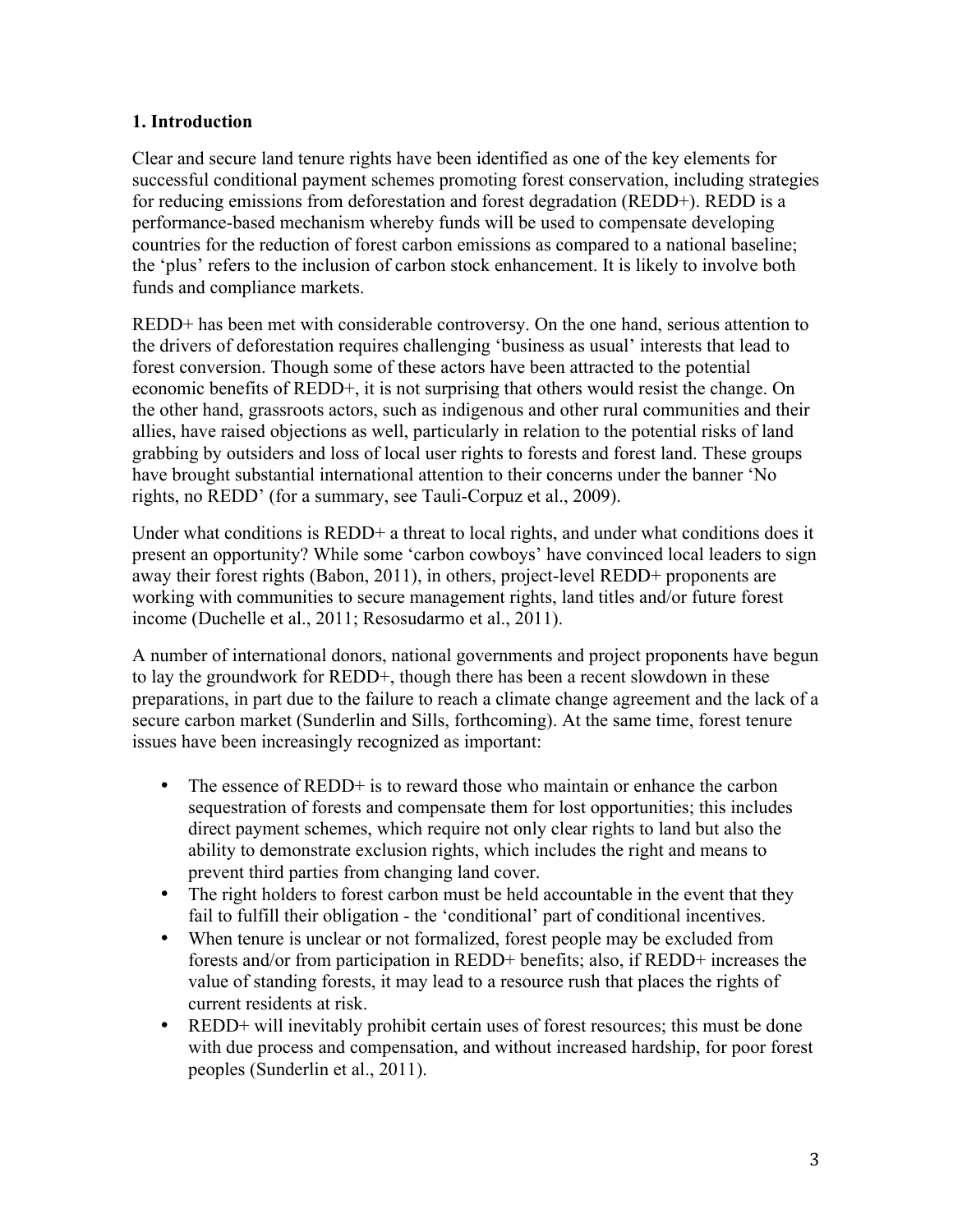If tenure clarity and security are broadly recognized as an important requirement for REDD+, significant attention should be given to resolving tenure conflict and clarifying tenure rights in preparation strategies. In practice, however, research suggests that progress has been slow. With regard to equity concerns, the question of resolution also raises the issue as to who will benefit from 'clarification' or reform policies.

This chapter assesses the experience with REDD+ strategies at national and project levels so far. What are the primary tenure problems being faced in each country and to what extent are these being recognized and addressed at the national level? What are the problems being faced at the REDD+ project level, how are proponents addressing them, and what are the obstacles to resolution? The findings suggest that, at the national level, there is little reason to believe that REDD+ will make substantial changes in the status quo regarding tenure rights of local communities, though there are notable developments. At the local level, proponents are working to secure tenure rights, but these piecemeal interventions are insufficient in the absence of broader, national programs. Nevertheless, REDD+ may have put the issue of rights for indigenous and local people on the international and national agendas as never before.

The research findings presented here are drawn from the Center for International Forestry Research (CIFOR) Global Comparative Study (GCS) on REDD+, drawing on data collected from 2009 to early 2012. The project has studied national level processes in 12 countries and 22 project interventions in six. This article focuses on the six countries studied at both national and project level scales. Those are: Brazil, Cameroon, Indonesia, Tanzania and Viet Nam; national scale data is available for Peru but project level information is only preliminary.

The rest of this article is organized as follows. The next section examines concerns about forest tenure rights under REDD+. The following section outlines the GCS-REDD methods relevant to the research discussed here. Section IV presents the research findings. The final section presents the discussion and conclusions.

# **2. 'No rights no REDD': Taking stock**

The 'No rights no REDD' movement has arisen primarily in response to the failure of climate negotiations to guarantee a binding commitment to indigenous rights and safeguards for indigenous and other forest people. Declarations from movement advocates since the December 2012 COP in Durban, South Africa, refer to potential for REDD+ 'to result in "the biggest land grab of all time,"… threatening the very survival of indigenous peoples and local communities,' and vulnerability to 'carbon cowboys, without adequate and binding mechanisms to ensure that the rights of indigenous peoples and local forested and agricultural communities are respected' (http://noredd.makenoise.org/indigenouspeoples-condemn-climate-talks-fiasco-and-demand-moratoria-on-redd.html ). At the heart of these concerns is the insecurity of forest land tenure rights and the failure to assure free prior and informed consent in all matters affecting indigenous lands.

Much has been written about the centralization of forest tenure historically (e.g. Dixon and Sherman, 1991; Fay and Michon, 2003; Harrison, 1992; Peluso, 1992; Pyne, 2009;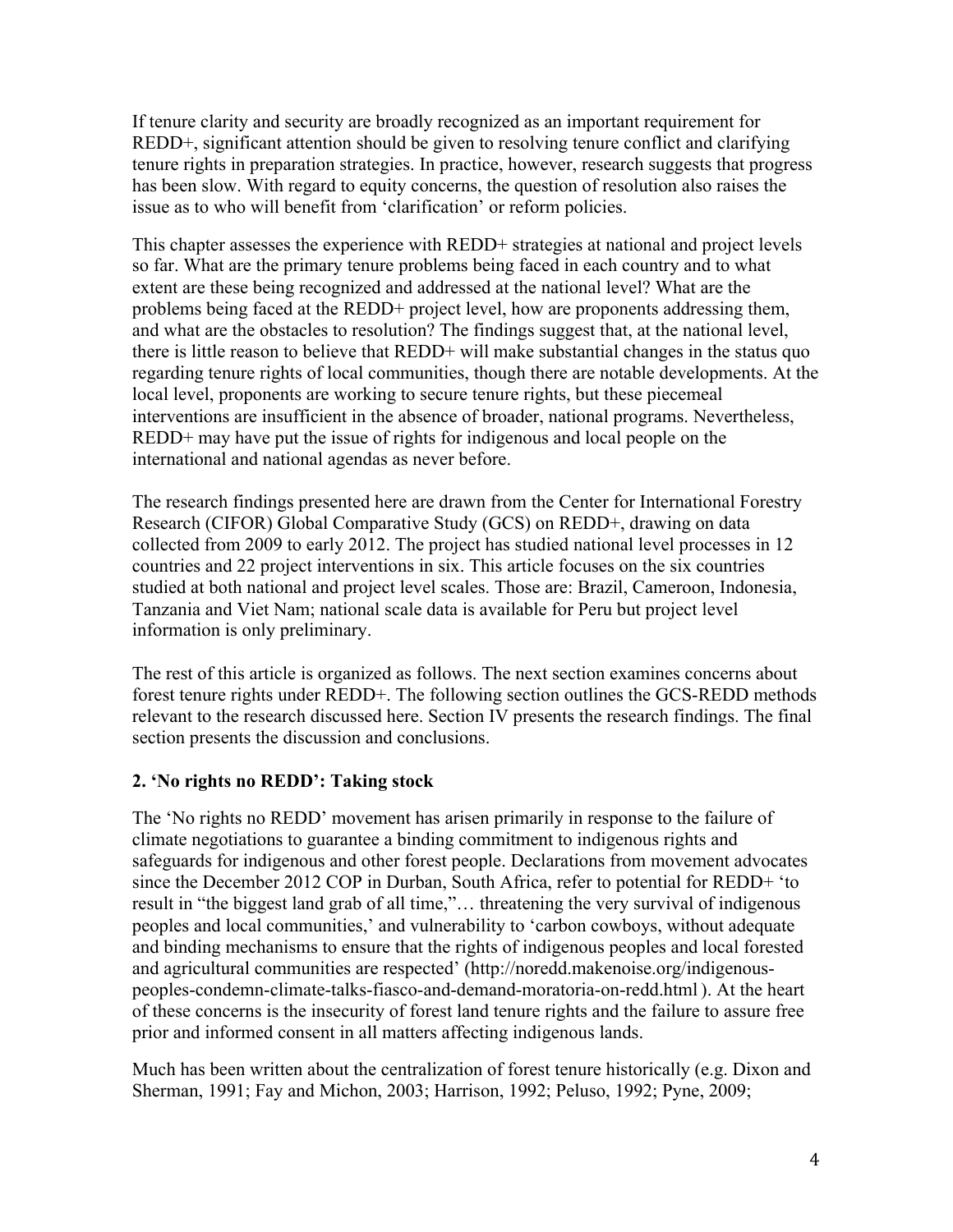Vandergeest and Peluso, 1995; Westoby, 1987, 1989), and the wave of reforms formalizing forest tenure rights since the late  $20<sup>th</sup>$  century (Cousins, 2007; Larson et al., 2010; Meinzen Dick and Mwangi, 2008; Poffenberger, 2001, 2006; Sikor and Nguyen, 2007; Sunderlin, 2011). White and Martin (2002) and Sunderlin et al. (2008) document the shift in forest ownership from the state to more substantial – though still minority – community control, referring to this change as the 'global forest tenure transition' (Sunderlin, 2011).

It would be a mistake, however, to assume that community rights are now broadly recognized and secure. The forms and extent of rights recognition has been very varied, in some cases involving the titling of, or formal granting of secure long-term rights, to large indigenous territories; but in others, the 'transition' has consisted of land grants to small community forests, while in the most timid reforms communities have received new, temporary use rights that are an improvement over the past but are far from constituting substantial reform (Larson et al., 2010).

In addition, though there has been important international attention to the restoration and formalization of customary rights, this shift is not seen in all countries. And even where new laws or policies are on the books, they have not always been implemented; implementation has often been fraught with problems and met with resistance (Larson, 2011); and some countries that have made significant strides in recognizing community forest rights have tried to roll back these policies more recently (RRI, 2011).

Larson (2011) identifies three types of obstacles to the implementation of reforms in favor of indigenous and other communities living in forests: 1) political and economic interests of actors competing for forest land and resources, including some state actors; 2) limited technical, human and economic capacity to carry out accurate and effective demarcation and titling; and 3) ideological barriers, such as opposition to, or concerns with, the idea that forest dwellers can be effective forest stewards (there is ample evidence to suggest that secure local rights can but does not always lead to improvements in livelihoods and forest sustainability, but that discussion is beyond the scope of this paper). These obstacles are deeply rooted in colonial and post-colonial institutional structures (Lynch and Talbott, 1995; Peluso, 1992).

REDD+ strategies could place rights at risk in a number of ways. If forest tenure is currently insecure, unclear or in conflict, more powerful actors could gain rights to the land in the interest of obtaining REDD+ benefits. On state-owned lands, customary land users without formal rights could be subject to new rules and regulations, including restrictions on land use that lead to new hardships. If forest tenure is currently secure, unknowing or unscrupulous leaders could sign away rights and/or commit to obligations without fully understanding the consequences or obtaining the consent of those who live on the land. If carbon rights are not clarified, whether or not land tenure is secure, benefits may not be distributed in a way that fairly recognizes the efforts of those who contribute to carbon emissions reductions.

The case of Papua New Guinea provides insights into these concerns. Papua New Guinea is unique amongst REDD+ countries as around 97% of its land area, and virtually all of its forest, is owned by customary landowners and regulated by custom, not by the State.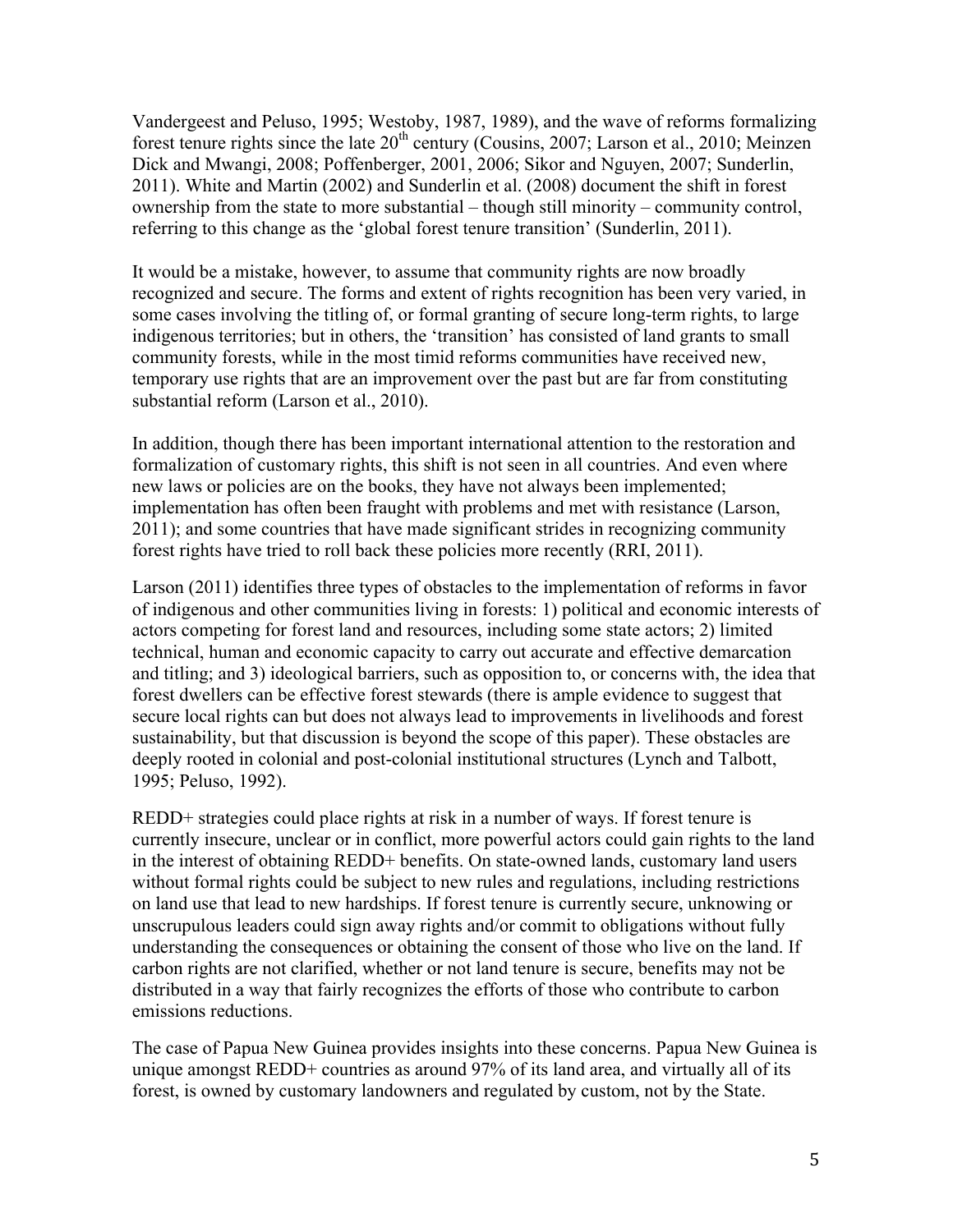Customary land ownership is enshrined in the Constitution; and customary landowners must be consulted and give their informed consent for any developments on their land. Indeed, landowners can veto any developments of which they disapprove. With reference to the 'bundle of rights', customary landowners have rights of access, use, management, and exclusion. However, customary land cannot be 'sold'.

The seemingly strong *de jure* customary tenure rights in Papua New Guinea make the country an interesting case study for REDD+. In many ways, landowners in Papua New Guinea are in an extremely powerful position, as resource owners, to participate in REDD+ on their own terms. However, in practice, many landowners are not aware of their rights – leaving them vulnerable to exploitation. In 2008-2009, media reports began to emerge of landowners signing over carbon rights to suspect carbon project developers – dubbed 'carbon cowboys' by the media – with virtually no awareness of what they were doing and no legal framework within which to do it. At one stage, one of the most notorious 'carbon cowboys' claimed to have negotiated about 90 different carbon deals with landowners, despite the absence of a national REDD+ strategy.

Negative attention from the international media, combined with pressure from NGOs and donors, appears to have brought substantial attention to the risks of REDD+ for communities. The government of Papua New Guinea tried to control the 'carbon rush' by requiring any groups interested in carbon trading to have written authority to operate in the country and to be registered with the Office of Climate Change. The government also urged landowners not to sign up to any carbon deals with outside project developers until there was a policy and legal framework in place. Papua New Guinea's 'carbon cowboys' appear to have largely disappeared, and the contracts they negotiated are generally assumed to have no validity.

The Papua New Guinea case is insightful for at least two reasons. First, it illustrates the insecurity of even apparently very secure customary rights. Second, it demonstrates the importance of international attention and concern over tenure rights – and how that attention brought about a response and improved policy. Similar shady dealings are being uncovered elsewhere, such as a recent high profile case of an international company apparently buying up rights to 2.3 million ha of forest from an indigenous tribe for USD 120 million in the Brazilian Amazon (Sommer, 2012). Since such deals with indigenous groups contradict national laws for indigenous areas, and Brazil has yet to finalize its national REDD+ strategy, such contracts will likely be considered void.

REDD+ may present risks for local tenure rights, but it can also be used as an incentive to support tenure reform. For example, REDD+ funds could be used to secure the borders of indigenous territories where the primary driver of deforestation and forest degradation is illegal land invasions (Larson et al., 2010b). Several high level actors on the REDD+ stage have begun to argue that tenure security for local communities is a requirement for REDD+. The United Kingdom's climate change minister stated, 'Securing fair land tenure must be the foundation of REDD'; his reasons referred not only to ethics but also to business, suggesting a stronger constituency in support of reform (Barker, 2011). In an unprecedented move and in a very strong pro-business context, the chair of Indonesia's REDD task force stated, 'Finding the appropriate land tenure arrangement is a prerequisite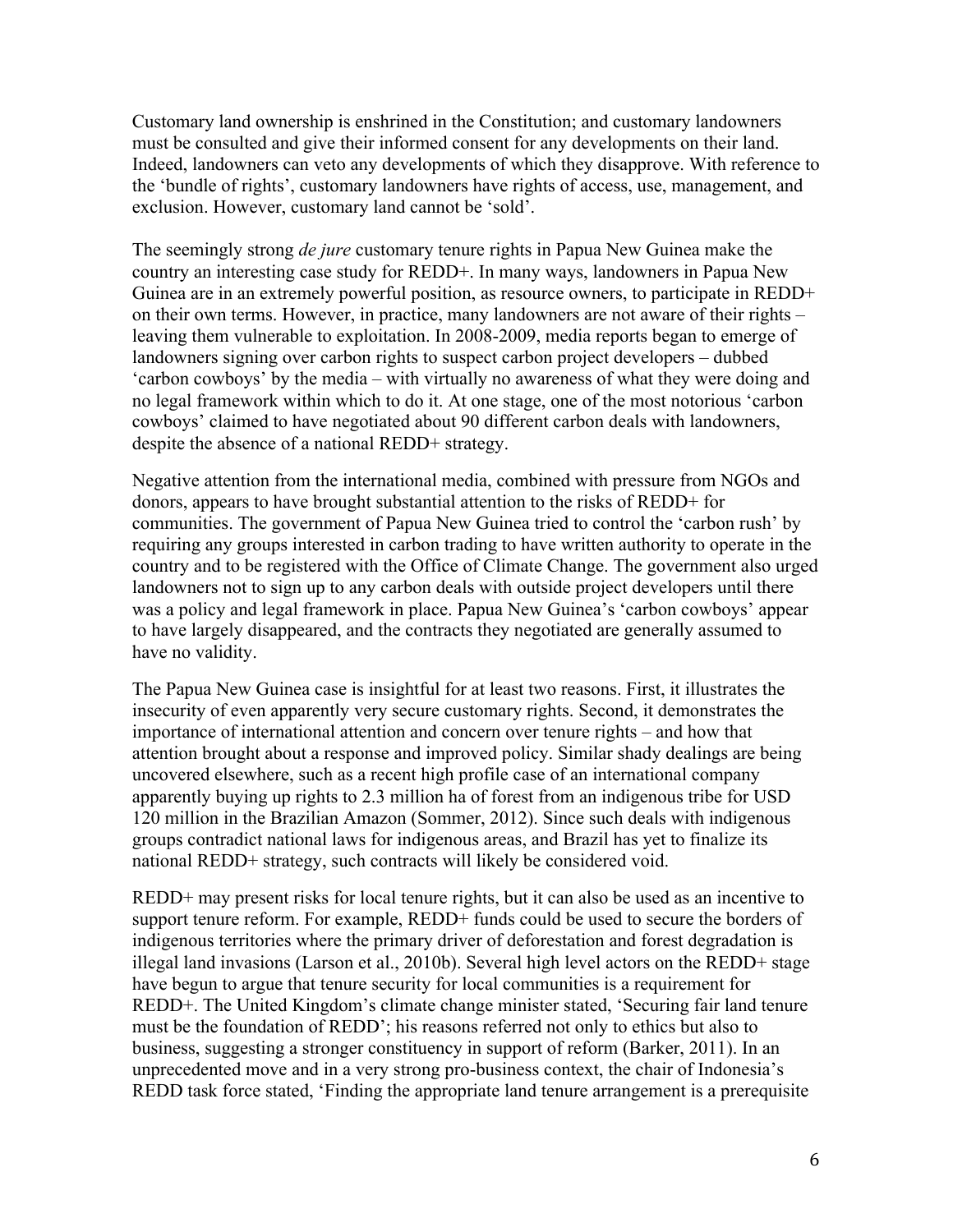for sustainable development and livelihood' and strongly recommended recognizing customary rights in forests (Mangkusubroto, 2011; RRI, 2012).

The issue of forest tenure has received unprecedented attention under REDD+. The cases studied here demonstrate both large leaps and, more commonly, small steps forward in the recognition, or at least clarification, of forest tenure rights. In all cases there is far more to be done.

# **3. Methods**

GCS-REDD is a four-year research project (2009-2013) that aims to provide policy and technical guidance to REDD+ stakeholders. The research reported in this paper presents a combination of results from Component 1, which addresses national level stakeholders, policies and processes, and Component 2, which focuses on sub-national REDD+ project sites.

Initially six study countries were selected on the basis of the following criteria: large tropical forest countries where REDD+ is being pioneered and that have many project sites (Brazil, Indonesia); diversity of stages on the forest transition (e.g. high deforestation in Indonesia and low in Viet Nam); convenience of a CIFOR office in the country (Bolivia, Brazil, Cameroon, Indonesia, Viet Nam); and strong donor interest (Brazil, Indonesia, Tanzania). Bolivia had to be removed from the study when the government ceased being involved in REDD+ and was replaced with Peru, which by mid 2011 had even more emerging sub-national REDD+ pilot projects than Brazil (35 as of June). The two project components share this set of 6 countries (Brazil, Peru, Cameroon, Tanzania, Indonesia and Viet Nam), though Component 1 includes another 6; of the latter, only some aspects of the Papua New Guinea case are included to enrich the analysis.

In analyzing national REDD+ policy arenas and emerging strategies, researchers developed five areas of inquiry. These include a country profile, media analysis, policy network analysis, policy content analysis and a policy study with a focus on political economy questions. The national level analysis reported here involved results from country profiles, media analysis and policy network analysis.

The country profiles are based on a literature review and stakeholder interviews and address contextual conditions in which REDD+ mechanisms are emerging. It describes drivers of deforestation, general and forest sector governance, natural resource and carbon tenure, relevant sector policies and programs and design options for REDD+ in terms of monitoring, reporting and verification; financing; benefit and cost sharing; alignment of institutions and policies; coordination; and identification of key actors, consultation and policy events.

The media analysis investigates the main areas of debate within the REDD+ policy arena and identifies the actors shaping public debate and influencing the policy process. It involves identifying 3 major national daily media outlets in each country, analyzing published articles on REDD+ since 2005 and conducting semi-structured interviews with journalists (radio, TV, etc).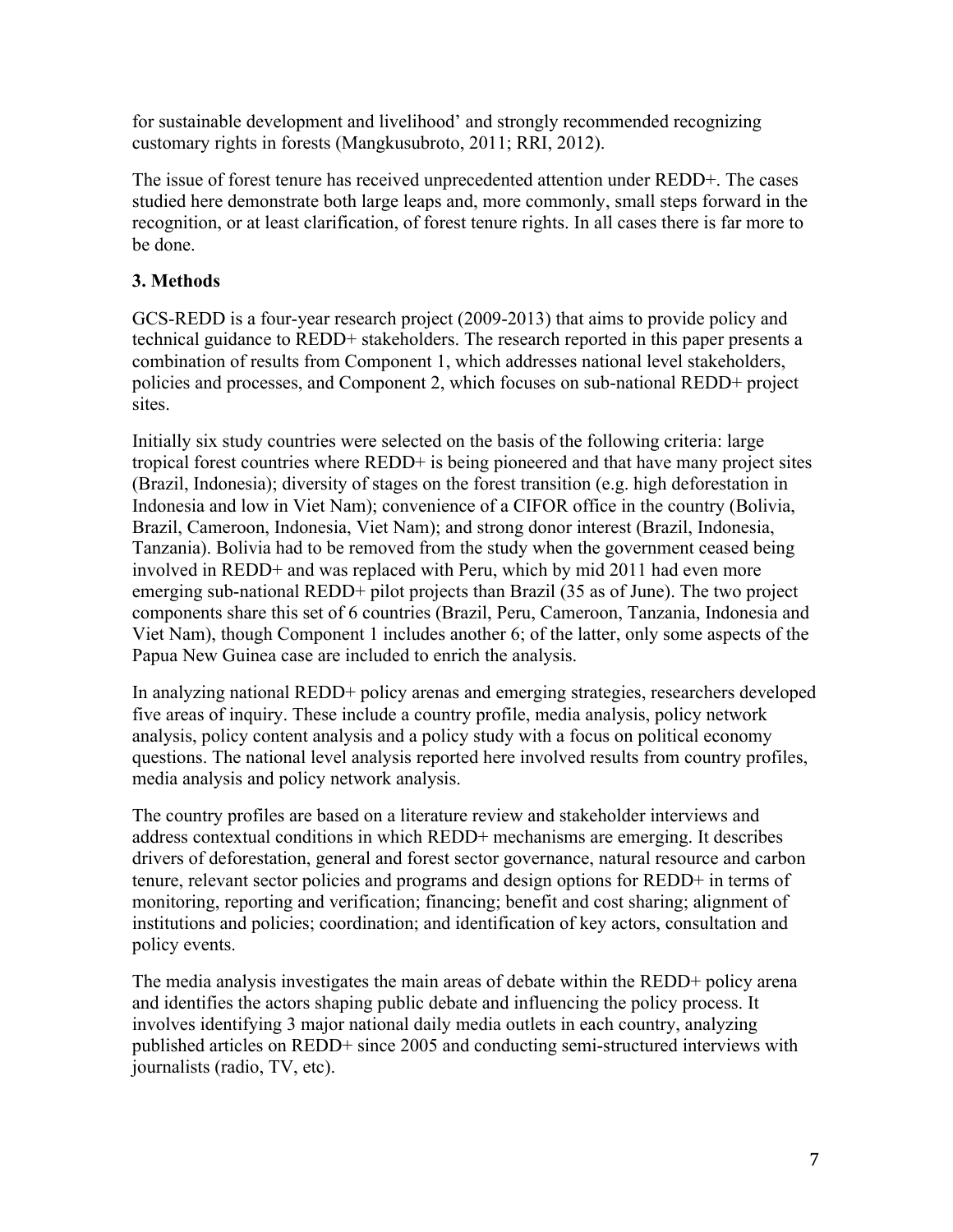To understand structural conditions and policy networks in REDD+ arenas, Component 1 used social network analysis. In-depth interviews and a survey are conducted with key actors in the policy domain to investigate actors' roles and perceptions, networks of influence, information and financial support, and to identify coalitions and other sub-groups in each country's policy arena.

The Component 2 research aims to provide robust empirical evidence of the performance of REDD+ through a counter-factual approach called BACI (before-after/control-intervention) (Jagger et al., 2010). This method permits the comparison of intervention (REDD+) and control (non-REDD+) villages both before and after the introduction of REDD+ conditional incentives. The field research includes 22 project sites, and over 170 control and intervention villages and 3500 household surveys. This article reports on interviews with 19 proponents and early process outcomes in 71 intervention villages.

Four villages were selected at each project site (with two exceptions: one project only had two villages and in another, five were selected). These villages were selected from a sample frame of up to 15 intervention villages. The research was conducted through formal survey interviews with the technical staff of proponent organizations and with village respondents. Two survey forms were used with proponents: a proponent appraisal compiling general information about the project intervention strategies and containing several general questions on tenure; and a survey on participation and tenure going into depth on these issues. At least one technician per project was interviewed in these two surveys. The village interviews were conducted by first gathering secondary data from people judged knowledgeable about the village and then holding a focus group meeting with 10-15 villagers (see Sunderlin et al., 2008 for a detailed explanation of the methods).

# **4. Evidence from the field**

In five of the six countries studied, forests are primarily public and formally administered by the state (Table 1). The exception is Brazil, where 73% of forests were owned by individuals, firms, communities and indigenous people in 2008; official data show a shift of almost 200 million from public to private hands from 2002 to 2008 (Sunderlin et al., 2008). The other countries have far less private land. In five of six countries, a portion of public land has been assigned for temporary use by communities and indigenous people, as well as by individuals in Brazil.

| Country             | Public (millions of has, %)   |                                                               | Private <sup>a</sup> (millions of has, $\%$ )    |                                      |
|---------------------|-------------------------------|---------------------------------------------------------------|--------------------------------------------------|--------------------------------------|
|                     | Administered<br>by government | Designated for use<br>by communities and<br>indigenous people | Owned by<br>communities and<br>indigenous people | Owned by<br>individuals<br>and firms |
| Brazil <sup>b</sup> | 88.6 (21%)                    | 25.6(6%)                                                      | 109.1(26%)                                       | 198.0 (47%)                          |
| Peru                | 42.3 $(67%)$                  | 2.9(5%)                                                       | $12.6(20\%)$                                     | 5.3 $(8%)$                           |
| Cameroon            | 20.1(95%)                     | 1.1(5%)                                                       | $0(0\%)$                                         | $0(0\%)$                             |
| Tanzania            | 31.8(89%)                     | $1.6(4\%)$                                                    | 2.1(6%)                                          | $0.1(0\%)$                           |
| Indonesia           | 121.9 (98%)                   | $0.2(0\%)$                                                    | $0(0\%)$                                         | $1.7(1\%)$                           |
| Viet Nam            | 9.7(73%)                      | $0(0\%)$                                                      | 3.5(26%)                                         | $0.1(0\%)$                           |

## **Table 1. Forest tenure distribution**

Source: Sunderlin et al., 2008, except for Viet Nam (Dahal et al., 2011)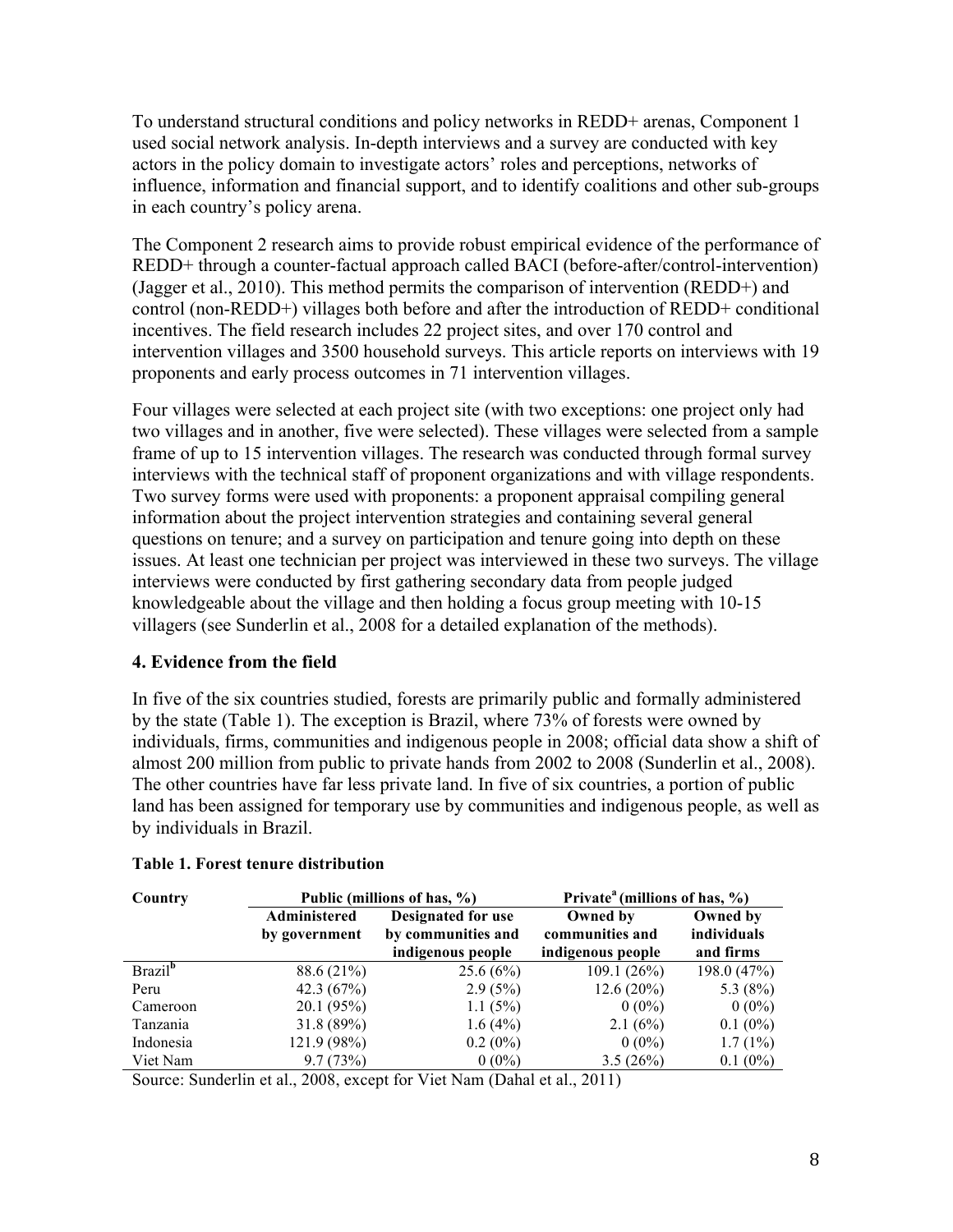**<sup>a</sup>** 'Ownership' according to the Rights and Resources Initiative and in this research includes titled lands and those granted unconditionally through long-term, secure mechanisms other than titles (see Sunderlin et al., 2008).

**b** Other sources have found that 24% of the Amazon is unclassified public land and 13% is comprised by land settlement projects for individual landholders (Börner et al., 2010).

## **4.1 National level problems and policy**

Research at the national level identified serious problems with land tenure in all of the countries studied (Table 2). The results presented here draw on the country profiles, media discourse analysis and policy network analysis, described above. Common issues include overlapping titles or claims, land grabbing and elite capture, outdated or nonexistent land cadastres, among others. In particular, in Indonesia, Viet Nam, Cameroon, Tanzania, and to some degree in Peru, there is a substantial gap between formal and customary rights.

Many problems for people and communities living in and near forests stem from the sense of insecurity generated by the public nature of land and forest ownership. These problems manifest themselves in a number of ways. In some cases the issues relate more to conflict and overlapping claims with other stakeholders, or the inability to exclude unwanted or problematic outside forest users. To some extent these problems exist in all the countries studied, at least in some locations; also, such overlaps and conflicts also may exist in lands that have been recognized or titled (as is mentioned in Brazil), as title alone does not guarantee the ability to protect one's borders. These issues will be discussed further, below, in reference to the project sites.

In other cases, the conflict is directly with the state, for example, with regard to land zoning or classification systems, and when the state asserts the right to grant concessions or use rights to other stakeholders on occupied land. This is a common problem in Indonesia, Peru and Cameroon, with regard to oil palm, logging and mining concessions in particular (Dkamela, 2011; Indrarto et al.; 2011, Piu et al., 2011); violent conflict over mining concessions on indigenous lands in Peru has resulted in several deaths and reached influential international news media (see, for example,

http://www.rawstory.com/rs/2011/06/25/peru-halts-canada-mining-operations-amidprotests/; http://www.economist.com/node/18898513). In Papua New Guinea, there has been a rapid increase in the granting of Special Agriculture and Business Leases (SABLs) – which are now thought to cover over 5 million hectares or 10% of the country - to private companies for periods of up to 99 years. There is widespread concern that many, or a majority, of these leases have been obtained without the consent of customary landowners, leading some commentators to suggest the country can no longer claim to have 97% of land under customary tenure (Filer, 2011). There is also conflict with the state over carbon rights, which has not yet been resolved in any of the countries studied.

In addition, in Cameroon, the community forest concession model is seen as a weak response to customary claims, providing only temporary and fairly easily revoked use rights to small and degraded forest areas (Dkamela, 2011). In Tanzania, in spite of the Village Land Act, which recognizes customary rights whether or not the land is registered, the draft National REDD strategy contradicts this and would permit the state to classify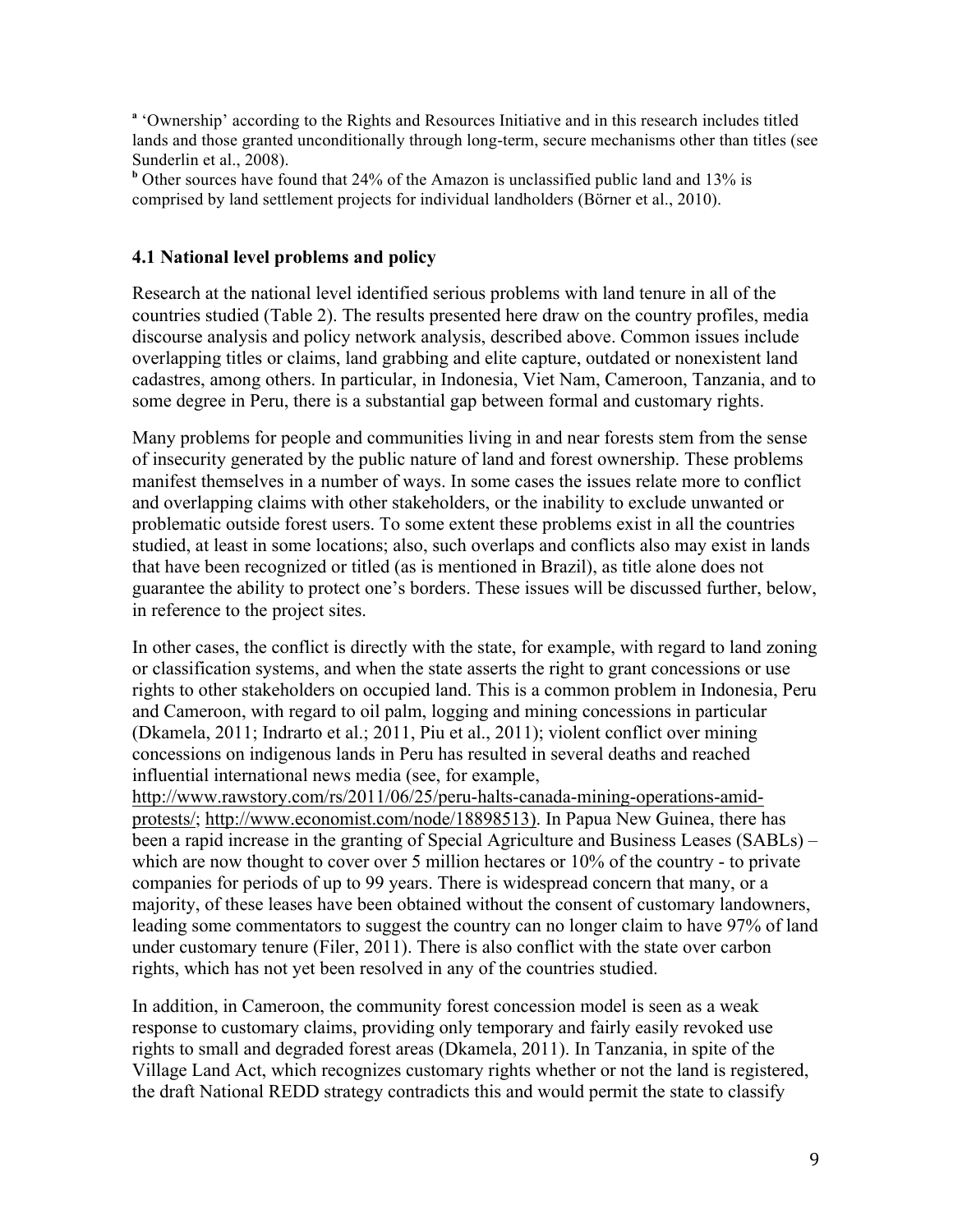unregistered village customary land as 'general' (or state) land (Dokken et al., unpublished results). There is a similar problem in Indonesia, where the Basic Agrarian Law recognizes customary land rights, but the Forestry Law only recognizes customary forest as a subset of state forest (Indrarto et al., 2011). In spite of the recommendation to address this problem by the chair of Indonesia's REDD task force, mentioned above, significant opposition from the Ministry of Forestry and the private sector still has to be overcome if this is to go beyond discourse.

In Viet Nam land classified by the government as 'unused' is in fact under customary tenure not formally recognized by law. Though new land allocation certificates known as red books grant forest rights for 50 years, the land is often degraded or infertile and the program (Forest Land Allocation, or FLA) does not permit joint ownership at the household and community levels, thus limiting the rights of women and undermining upland production systems that are based on joint property approaches (Pham et al., in press).

What is most striking about these problems in the context of REDD+ is that they are rarely being addressed by national policies, in spite of their implications for REDD+ initiatives. That is, research so far suggests that there is little reason to believe REDD+ strategies are making significant changes in the status quo with regard to land and forest tenure rights. Analysis provided by country profiling shows few important new tenure initiatives in relation to the problems identified. Although tenure is often mentioned in REDD+ policy documents and was a very popular topic during the stakeholder interviews conducted in the context of the country profiles, the debate remains at a rhetoric level. This finding was confirmed by a study of REDD Preparation Proposals (RPPs) undertaken by World Resources Institute, which identified the need for clearly defined reform processes with milestones and targets during the readiness phases (Williams et al., 2011). The policy measures listed in Table 2 most often refer to policies that are already in place and are insufficient to solve the problem, or in some cases are another source of tenure problems. For example, existing land allocation and registration initiatives have sometimes generated insecurity due to lack of technical capacity and financial resources, inconsistent rules and procedures and the failure to 'match' the policy with on-the-ground reality.

Among the cases, Brazil is clearly an exception. The Brazilian government launched an important land regularization program, which links land tenure reform with environmental compliance in the Amazon. It has also recognized and delineated customary lands, and this process continues, though it is still slow and ridden with problems. The other countries have at best taken small steps in comparison.

Governance and tenure issues in particular are largely absent from REDD+ discourse as identified in national media in most of the researched countries. An analysis of more than 500 national newspaper articles on REDD+ published between 2005 and 2009 in five of the six countries (data on Tanzania is not yet available) demonstrates that governance issues did not feature prominently in the in the way media articles were 'framed' in any of the countries (Figure 1). A media frame is 'a broad organizing theme for selecting, emphasizing, and linking the elements of a story such as the scenes, the characters, their actions, and supporting documentation' (Bennet, in Boykoff, 2008, p. 555). In practice a frame is a conceptual lens that brings certain aspects of reality into sharper focus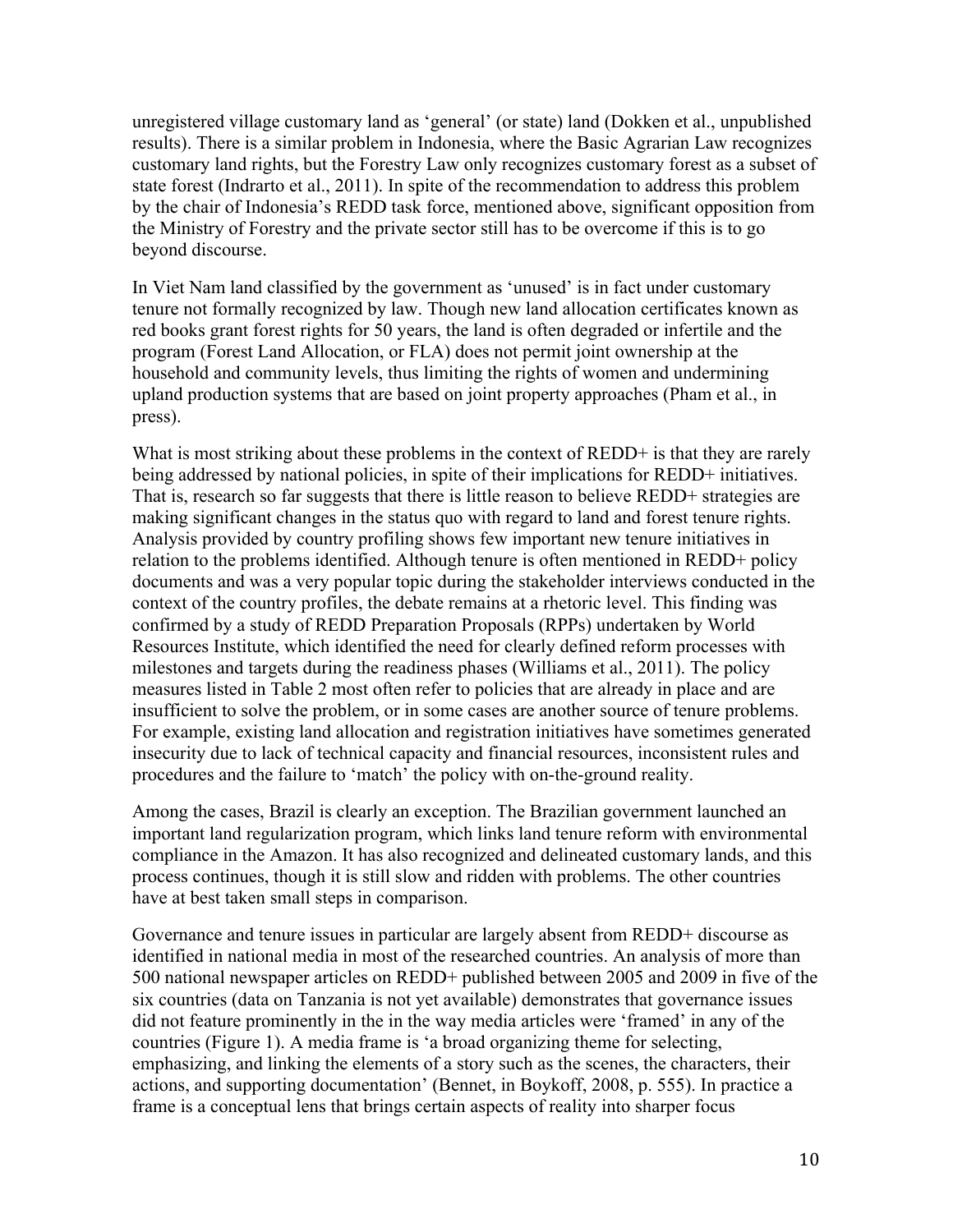(emphasizing a particular way to understand an issue), while relegating others to the background. A closer look at subtopics related specifically to tenure reform and carbon rights under the meta topic 'Politics and policy making' confirmed their absence. Only in Indonesia and Brazil were media articles explicitly framed around these issues: in Brazil, in 11 articles the subtopic 'REDD+ and indigenous rights policies' was advocated by representatives of rights organizations and subnational state actors; in Indonesia one article used this frame, which was advocated by an international research organization, and a second article was concerned with the establishment of carbon rights and was supported by a national level government actor. Preliminary analysis of articles from 2010–2011 in Indonesia, Viet Nam and Peru show no significant changes.



## **Figure 1: Meta topics in national media articles (in % of total analyzed media frames per country)**

Source: Larson et al. (in press)

Economics and Markets 

Ecology 

Nevertheless, by examining individual position statements of advocates or adversaries who responded to the issues framed in these articles, we identified a number of stances related to governance. In Indonesia, Brazil and Peru, actors stated that REDD+ will require major governance and institutional reform. In Indonesia more than 10% of all positions expressed (27 of 258) demonstrated concern that REDD+ risks dispossessing or reducing access to forest resources and harming traditional forest users. These preliminary findings indicate that although articles are rarely framed around these concerns, a number of actors position themselves around them.

0.00 10.00 20.00 30.00 40.00 50.00 60.00 70.00 80.00 

As in the Indonesian example, the organizations that are concerned about tenure are mainly actors from international environmental Non-Governmental Organizations and domestic civil society organizations. An actor-level analysis showed, however, that neither of these organizations are perceived by other actors in the policy arena as influential in most of the national policy networks, where Ministries of Forestry and other state entities are at the